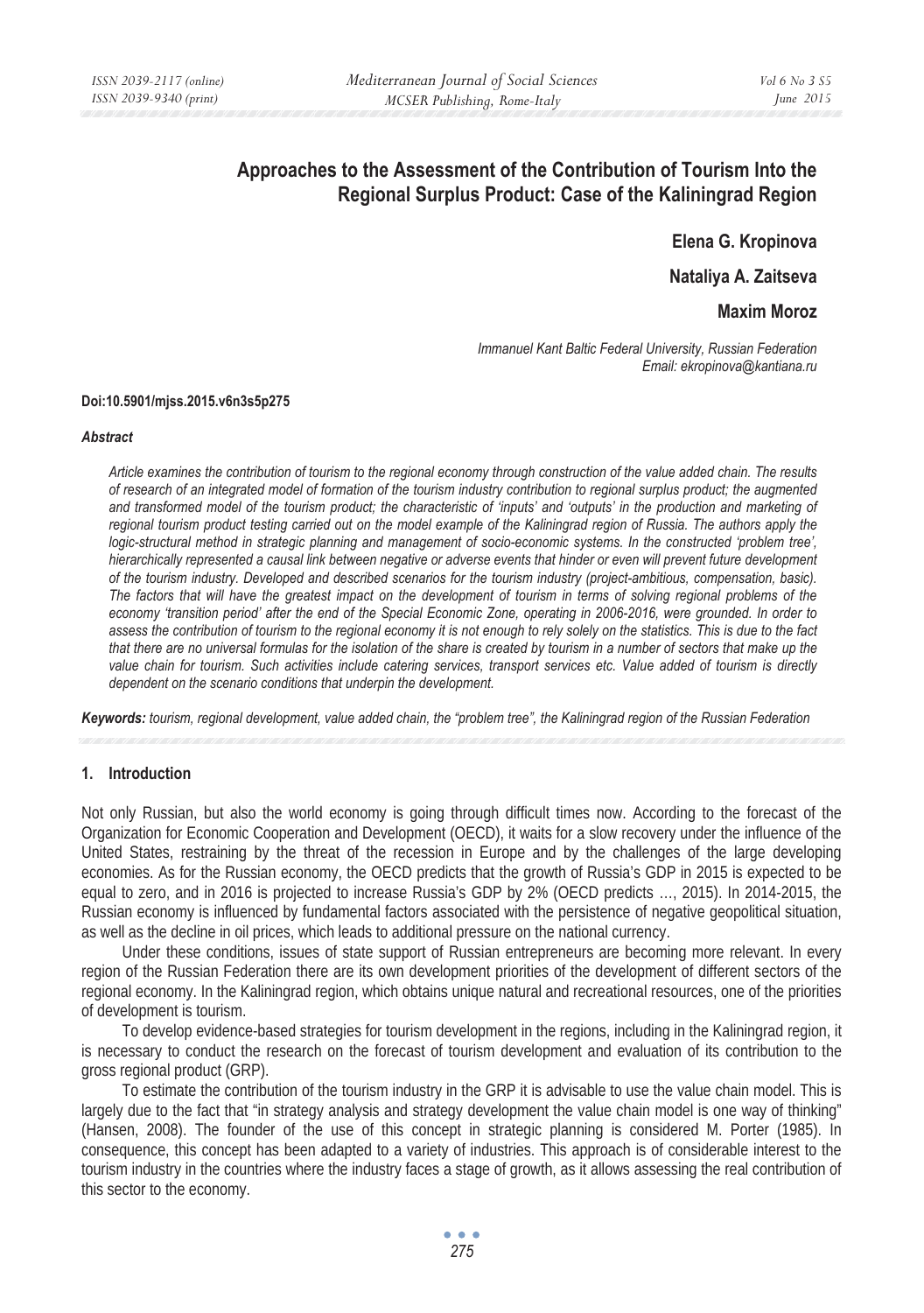| ISSN 2039-2117 (online) | Mediterranean Journal of Social Sciences | <i>Vol</i> 6 No 3 S5 |
|-------------------------|------------------------------------------|----------------------|
| ISSN 2039-9340 (print)  | MCSER Publishing, Rome-Italy             | June $2015$          |

The fact that the tourism product is the result of a complex production process, allowed to apply the process approach into the evaluation of the contribution of tourism to the regional domestic product. It is a way the development of the concept of a tourist product by Stephen Smith (Smith, 1994).

For the tourism industry, this approach is the most relevant, but at the same time - the most difficult, since not enough to determine the types of economic activity, forming a value chain. The greatest challenges is the finding out of proportion, which was created by namely tourism. For example, in catering services, there is difficulty in distinguishing services produced for tourists from the services for the other visitors to restaurants. There is a similar situation with transport services etc.

In addition, in this study the Logical Framework Approach and Scenario planning are applied. According to the results there have been developed a 'problem tree' and have been suggested scenarios of the development of the Russian enclave –the Kaliningrad region.

#### **2. Application of the Added Value Concept for the Regional Strategies (Including in Relation to Tourism)**

The idea of M. Porter that in strategic planning it is worth to apply the concept of the value added chain is shared by many modern scientists and experts. For instance, Humphrey, J., Schmitz, H. note "We believe that Interesting Cases of integrating value chain methodology in Tourism Sector is emerging country which had a strong increasing customers of their tourism services in last 10-15 years" (Humphrey & Schmitz, 2002). As an example, it is possible to exemplify Vietnam System of tourism services (Schoen, 2008). Tourism in Vietnam consisted of less 5% in 2000, but due to Value Chain Analysis (VCA) it was founded their own program called Vietnam Tourism Occupational Skill Standard System (VPSSP) (Mitchell & Phuc, 2007) in Da Nang which has expanded tourism sector more than 40% in the amount of 1.3 million USD. In center of their system they divided customers into domestic and international ones. Moreover for international tourists there were defined negatives factors (based on the SWOT and cluster analysis) (Shawn et al., 2008). For example, among the key factors are 'dirty beach' and 'looking like an industrial estate' which were picked out in 'The challenges Tree' (Ashley, 2006). Due to diversification of customers they found out that the losses from missing potential international tourists (due to the non-satisfaction) amounted up to 54\$ per person. It is calculated as the difference between the day-expenditure of one international tourist who spends 93\$ per day and the expenditures of one domestic tourist who spends 39\$ daily. More over VCA reflects the interconnection (in a way a net) with other sectors of regional economy and the influence of those sectors (for example: agricultural sectors, museums (Cham Museum), relevant restaurants, hotels, tour operators and the Department of Tourism. Thus based on VCA the Center of development of Vietnam Tourism convinced the Government (Ashley, 2006) to build in Vietnam about19 hotels; and rapid reconstruction of 10 hostels; 10 pavement cafes; 17 taxis and 37 tourists support centers (ex: at the Cham Museum and Da Nang Railway Station) (Yuk, 2008). They used VCA to sum-up that main problems in low income from tourism in 2000s are related to lack in craft-shops, sight-seeing and entertainment (as they are part of the VAC). In Vietnam VCA (Mitchell & Phuc, 2007) formed chain as well with transport sector (they calculated forecast profit for taxi and other transport`s which will be occurred in case of the additional international demand).

There are the other cases of successful integration of VCA in developing countries. In Zanzibar (Steck et al. 2010) tourism sector provides 51% of GDP (2010). But for reach such result the country deeply explored challenges connected to poor service and the connections with the other sectors: "Zanzibaris have very limited access to employment in the tourism sector due to limited training facilities», «Inability of suppliers of Local Goods to meet the quality required for the general operation of tourism sector businesses" (Steck et al. 2010). Zanzibar`s Center of integration VCA in their tourism sector formed Pro Poor Income (PPI) (Mitchell & Faal, 2008) like as «a percentage of the overall revenues accrued to each sector». Thus due to PPI indicator they set direct, indirect, induced and long term dynamic effects from Tourism Sector on other chain sectors economics (transport, museum and other). In Brazil (Mitchell & Faal, 2008) when Center of Tourism introduced VCA approach, they had examined Pro-Poor Tourism Partnership, such as entertainment, accommodation, (World Tourism Organization (WTO), Tourism Market Trends, 2005) food, shopping and travel, etc. Thus, they divide incoming tourist receipts and international tourist arrival. Thus, they can set moving demand of international tourist from Argentineans, Uruguayans, Paraguayans and Chileans in 2000 to the new tourists' flow in 2010 – Dutch, USA etc. tourists. Thus, they predict cost and demand with useful VCA for other sectors of economics such as meals, lodging, car rentals, and airport arrivals and departures. They calculated that in Rio and Sao Paulo are the expensive airport taxes (about 36\$ in comparing the Netherland 21\$) despite of that they are the main tourism`s cities. Center of development of Tourism in Brazil stimulated decrease in tourist`s cost (including airport duties) and formed 72 hours-working shops (Brazil-Arab News Agency…, 2005), 40 international fairs and create new environment for Dutch and USA`s tourists r in which a wide array of ecological attractions is provided by local and international operators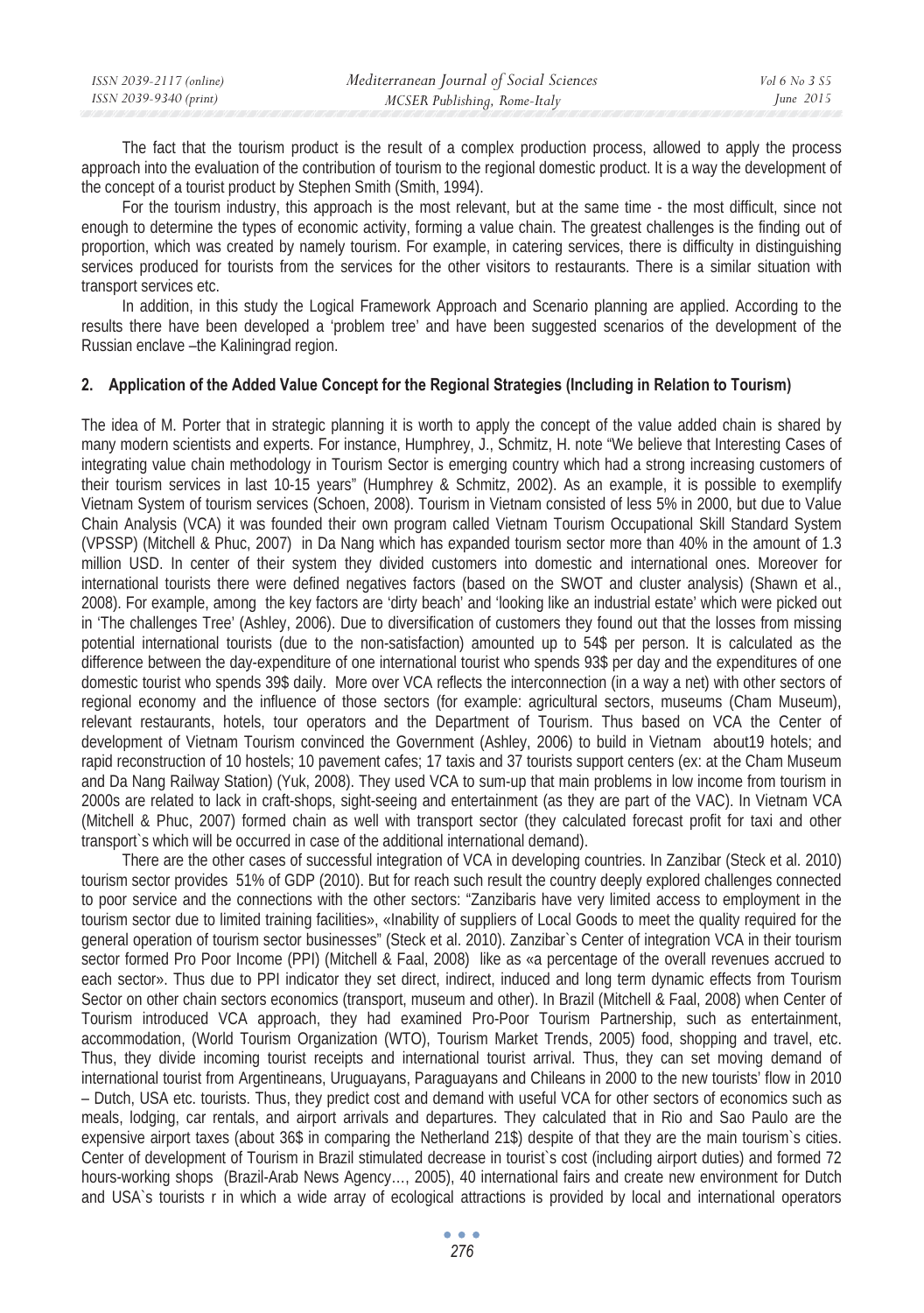| ISSN 2039-2117 (online) |
|-------------------------|
| ISSN 2039-9340 (print)  |

### (Euromonitor, 2004; Slob & Wilde, 2006).

For Russia the value added chain approach was applied by Tatarinov (1998). In 2014 the authors of the article participated in the development of the value chain model for tourism industry of the Kaliningrad region of the Russian Federation.

### **3. The Use of the Process Approach in the Evaluation of the Contribution of Tourism to the Regional Domestic Product**

First of all, it is necessary to evaluate the nature of creation and implementation of the tourism product. According to Pitta and Laric (2004), Smith (1994, 1998, 2010), the model of which is cited by a number of Russian and foreign researchers (Dzhandzhugazova, 2004; Goeldner et al., 2000; Heiden, 2006; Lynch, 2006; Porter, 1985), tourist product is based on the indissoluble connection of those providing services (PP – Physical Plant, S - Services, H- hospitality), and those who use them (FC - Freedom of choice, I -Involvement) (Figure 1).



**Figure 1.** The Generic Tourism Product, where PP – Physical Plant, S - Services, H- hospitality, FC - Freedom of choice, I –Involvement)

**Source:** Adopted from Smith, 2010, p. 587

Feature of the product made by the sector of tourism and recreation, but the most specific ones: not storability, specificity on location, complexity, considerable expenses of measurement of quality (experienced goods, etc.), is process of its production where stages of its (tourist's product) of production, at the same time are also compound components of this product (Burton et al., 2004).

Following suggestions by S. Smith, as well as by our own research we have developed a comprehensive model of the regional tourism industry surplus product (Figure 2).

In this article, we assume that the physical basis is a model of inputs, freedom of choice is the model of demand and model of competition of enterprises providing tourism services. The process of providing services and involvement are related to the model of transformation, hospitality is characterized by the model of output resources. In general, we can prove Smith's idea (Smith, 1994) that the tourist product - is the result of complex production function and that value is added at each stage of the production process.



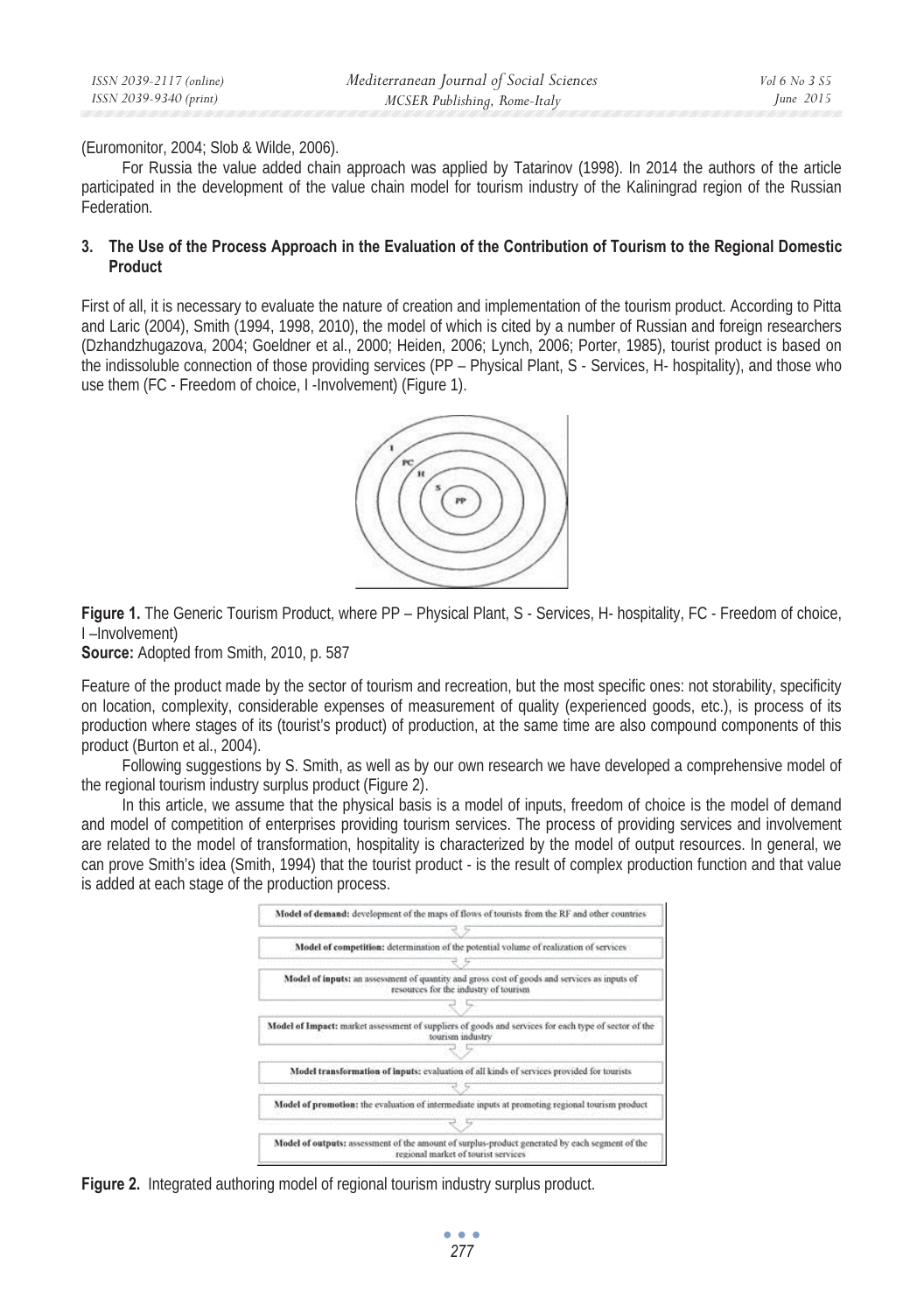The production stages of a tourist product based on the synthesis of model Smith (Figure 1), the existing approaches to the development of the value chain (Yuldasheva et al., 2007) and the author's integrated model (Figure 2) are shown in Table 1.

Table 1. Characteristic of "inputs" and "outputs" in the regional tourism product production and sale

| Types of «inputs» and<br>«outputs»               | Content of «inputs» and «outputs» by S. Smith (1994)                                                                                                           | Reflection in the complex model of the<br>authors of the article |
|--------------------------------------------------|----------------------------------------------------------------------------------------------------------------------------------------------------------------|------------------------------------------------------------------|
| Primary Inputs<br>(Recourses)                    | Land, Labor, Water, Agricultural produce, Fuel, Building Materials, Capital                                                                                    | Model of inputs, Model of demand                                 |
| Intermediate Inputs<br>(Facilities and Services) | Parks, Resorts, Transportation modes, Museums, Craft shops, Convention<br>centers, Hotels, Restaurants, Rental car fleets                                      | Model of impact                                                  |
| Intermediate Outputs<br>(Services)               | Park interpretation, Guide services, Cultural performances, Souvenirs,<br>Conventions, Performances, Accommodations, Meals and drinks, Festivals and<br>events | Model of competition<br>Model of promotion                       |
| Final Outputs<br>(Experiences)                   | Recreation, Social contacts, Education, Relaxation, Memories, Business contacts  Model of outputs                                                              |                                                                  |

**Source:** Based on Smith, 1994

## **4. Using the All-Russian Industry Classification System in the Construction of the Model Estimates the Contribution of Tourism in Gross Regional Product**

Tourism industry added value is provided directly by the components of its branch structure, namely, accommodation services, food services, services of intermediary organizations (travel agencies, TIC) and others. One of the approaches to systematization of economic entities in the Russian Federation is to use the All-Russian Industry Classification System (ARICS) (All-Russian classificator of types of economic activity, 2002). According to ARICS there have been allocated codes for certain activities and services consumed by the tourism industry (Table 2).

| Table 2. Classification of activities and services consumed by the tourism industry (according to ARICS' codes) |  |  |
|-----------------------------------------------------------------------------------------------------------------|--|--|
|-----------------------------------------------------------------------------------------------------------------|--|--|

| Types of services                          | Activities and services           | Classification by ARICS' codes                              |
|--------------------------------------------|-----------------------------------|-------------------------------------------------------------|
| Accommodation services                     | <b>Hotels</b>                     | 63.30.1 Organization of complex tourist services, etc.      |
|                                            |                                   | 55.23.2 Activities of boarding houses, hotels, resorts      |
|                                            | Holiday homes                     | 63.30.1 Organization of complex touristic services etc.,    |
|                                            |                                   | 55.23.2 Activities of boarding houses, hotels, resorts      |
|                                            | Spa sanatoriums                   | 63.30.1 Organization of complex tourist services, etc.      |
|                                            |                                   | 55.23.2 Activities of boarding houses, hotels, resorts      |
|                                            | Boarding houses                   | 63.30.1 Organization of complex tourist services, etc.,     |
|                                            |                                   | 55.23.2 Activities of boarding houses, hotels, resorts      |
| Services of a tourist complex of Transport |                                   | 63.30.2 Providing excursion tickets, etc.,                  |
| the region                                 |                                   | 63.30.1 Organization of complex touristic service etc.      |
|                                            | The museums, excursions on        | 63.30.2 Providing excursion tickets, etc.                   |
|                                            | architecture monuments            | 63.30.1 Organization of complex tourist services etc.       |
| Tour companies,                            | <b>Tourist offices</b>            | 63.30.3 Provision of tourist information services.          |
| TIC and others.                            |                                   | 79. Activities of travel agencies and tour operators        |
|                                            | Tourist information centers       | 63.30.3 Provision of tourist information services.          |
|                                            |                                   | 79. Activities of travel agencies and tour operators        |
| Catering services                          | Catering services in              | 55.52 Section: Section H Hotels and restaurants. This class |
|                                            | the resort area                   | includes: - activities of catering,                         |
|                                            |                                   | 63.30.1 Organization of complex tourist services etc.       |
|                                            | Catering services in hotels       | 55.52 Section: Section H Hotels and restaurants. This class |
|                                            |                                   | includes: - activities of catering,                         |
|                                            |                                   | 63.30.1 Organization of complex tourist services etc.       |
|                                            | Catering services in quest houses | 55.52 Section: Section H Hotels and restaurants. This class |
|                                            |                                   | includes: - activities of catering,                         |
|                                            |                                   | 63.30.1 Organization of complex tourist services etc.       |
|                                            | Catering services in resort spas  | 55.52 Section: Section H Hotels and restaurants. This class |
|                                            |                                   | includes: - activities of catering,                         |
|                                            |                                   | 63.30.1 Organization of complex tourist services etc.       |
|                                            | Catering services                 | 55.52 Section: Section H Hotels and restaurants. This class |
|                                            | in boarding houses                | includes: - activities of catering,                         |
|                                            |                                   | 63.30.1<br>Organization of complex tourist services etc.    |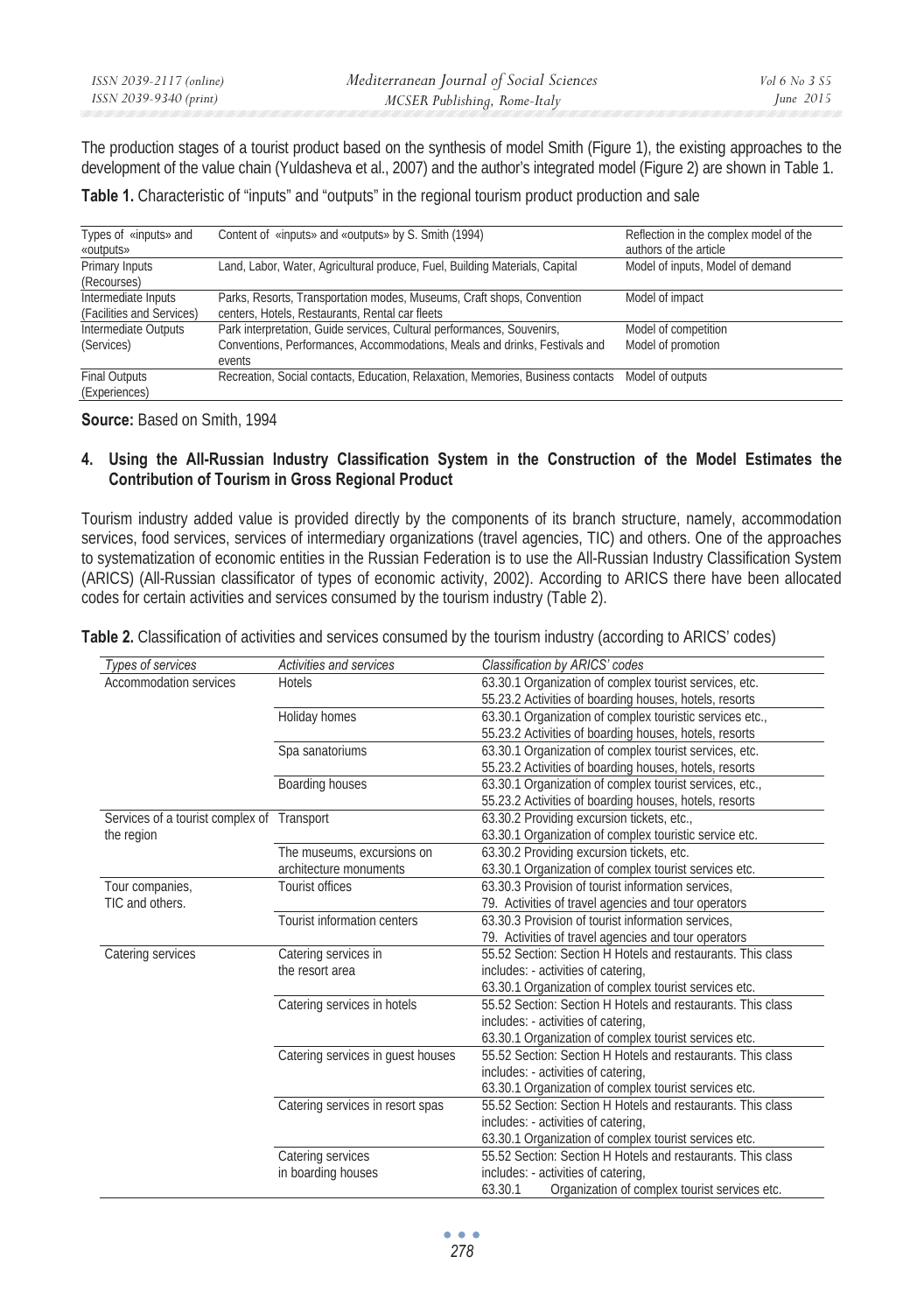# **5. Application of Logical Framework Approach into the Strategic Planning of Tourism Development in the Region**

Further, during the study the authors had applied a Logical Framework Approach in strategic planning and in management of socio-economic systems. Within this approach there has been developed a 'problem tree'. In identifying the problems of the development of the tourism industry of the Kaliningrad Oblast (KO), focused on the factors which in the procedure of SWOT-analysis could be attributed either to the weakness or to the threats that could negatively affect the development of tourism in the Kaliningrad region (Semenova et al., 2013).

In fact, the 'problem tree' hierarchically is a causal link between negative or adverse events that hinder or even could prevent future development of the tourism industry in the Kaliningrad region.

The method of application of the logic structural approach to the process of constructing the "problem tree" tourism industry of the Kaliningrad region assumes implementation of the following actions:

- − to select the factors that have the most negative impact on the development of the tourism industry of the Kaliningrad region;
- − to pairwise allocated similar problems (problems related to the same issues);
- − from the each of pairs there is released a causal factor, and a factor that is a consequence of this one or groups of factors;
- − analyzed pairwise factors are hierarchically placed in the upper part of the scheme ('Consequences') or lower ('Reasons'), providing a logical connection between the totality of the factors influencing the development of the tourism industry in the Kaliningrad region.

In this case, the same reasons may contribute to the emergence of different effects. For example, the high probability of crisis variants of the Russian economy leads to the fact that, on the one hand, state support for the development of recreation and tourism sector, both at the federal and regional level, will decline even more and, on the other hand, the business investment activity will continue to decline consequently.

The analysis of factors of internal and external environment will identify as the main problem - the lack of consistently strong demand for the tourism industry of the Kaliningrad region in a calendar year. This is due to the fact that the regional tourism product of the Kaliningrad region is not enough competitive as compared to the same Russian and foreign tourist products.

In addition, there is uneven loading of objects of the tourism industry of the Kaliningrad region during the year. Almost all the reasons presented in Figure 3, are subjective and can be eliminated with the appropriate political, administrative, organizational and economic decisions, both on the part of public authorities and businesses. The only exceptions are two objective reasons: the case that the Kaliningrad region being an enclave, is in relation to the rest of the Russian Federation, as well as the short period of the amenities of the main flow of tourists in the region.

|                                                                                                                                                                                                                                                                                             |                                                                                   |                                                                                                   |                                                                                                                                                                 | The low competitiveness of the regional tourism products of the recreation and tourism sector                                                       |                                                                                                                            |                                                                                                                                |                                                                                                                               |                                                                                                  |                                                                                                                                                                                                                                                       | Uneven loading of the facilities of the recrea-<br>tion and tourism sector during the year    |                                                                                       |                                                                                                                                                                               |
|---------------------------------------------------------------------------------------------------------------------------------------------------------------------------------------------------------------------------------------------------------------------------------------------|-----------------------------------------------------------------------------------|---------------------------------------------------------------------------------------------------|-----------------------------------------------------------------------------------------------------------------------------------------------------------------|-----------------------------------------------------------------------------------------------------------------------------------------------------|----------------------------------------------------------------------------------------------------------------------------|--------------------------------------------------------------------------------------------------------------------------------|-------------------------------------------------------------------------------------------------------------------------------|--------------------------------------------------------------------------------------------------|-------------------------------------------------------------------------------------------------------------------------------------------------------------------------------------------------------------------------------------------------------|-----------------------------------------------------------------------------------------------|---------------------------------------------------------------------------------------|-------------------------------------------------------------------------------------------------------------------------------------------------------------------------------|
| Insufficient state sup-<br>port of the recreation<br>and tourism sector at<br>both the federal and<br>regional level                                                                                                                                                                        |                                                                                   | Decline in<br>the invest-<br>ment activity<br>of the busi-<br>ness                                |                                                                                                                                                                 | Not relevance in<br>range, price and quali-<br>ty of the regional tour-<br>ist product to the con-<br>sumers' requirements                          |                                                                                                                            | The presence of un-<br>resolved problems<br>of accessibility of<br>the Kaliningrad re-<br>gion for tourists<br>from Europe and |                                                                                                                               | Lack of enough<br>information about<br>regional tourism<br>products for po-<br>tential customers |                                                                                                                                                                                                                                                       | Evident<br>seasonality<br>of the re-<br>gional tour-<br>ism prod-<br>ucts                     |                                                                                       | Low profitability of<br>companies in the<br>sector of recreation<br>and tourism in the<br>low season                                                                          |
| the territories<br>Reorientation<br>Kaliningrad region<br>monudopsy<br>The insufficient financing of the<br>of the recreation and<br>into the<br>of the<br>priorities<br>Far East<br>Ë<br>5<br>touriesm sector in<br>ş<br>programs of the<br>into the Crimea<br>development<br>륯<br>务<br>é, | the Russian economy<br>The probability of the<br>development of crisis options of | eredit<br>Reduction<br>instruments<br>in the<br>to investory<br>amount of the available long-term | The lack<br>"anchor"<br>project<br><b>of the</b><br>clearly<br>5<br>ş<br>10 10 125<br>defined<br><b>Iccreation and</b><br>center of<br>gravity.<br>toursan<br>듖 | high quality of<br><b>Faining kovel</b><br>The high wear of tourist infrastructure;<br>tourist services.<br>not high enough staff<br>but not enough | The unceren<br>B<br>tourism sector<br>sod patchy<br>an the<br>development<br>Kaliningrad<br>uotsou<br>of the<br>recreation | tion to the rest of the Russian Federation<br>The<br>exclave position of the<br>Kaliningrad<br>подвод п<br>rela                | products for the citizens of the Russian Federation<br>High transport<br>50945<br>5<br>g<br>price<br>É,<br>regional<br>toursa | citizens and foreigners<br>5<br>presence of areas<br>of limited access<br>for Russian            | Russia and abroad<br>meipality<br>E se posit<br>Insufficient<br>whole.<br>ö<br>cfforts<br>promote<br>and at<br>91<br>g<br>regional<br>房<br><b>BYS</b><br>level of the mdividual mu-<br>of the<br>tastron<br>Kaliningrad<br>products<br>$\overline{a}$ | nation for foreign consumers<br>Detenoration of the image of<br>Russia as a<br>tourist desti- | tourists (May-September)<br>A short<br>period of the comfort stay of the main flow of | and at the kyel of individual municipality<br>yatality<br>The absence of effective measures on leveling the<br>u<br>both the<br>Калининград ге<br>gion<br>ă<br>ü<br>whole<br> |

Figure 7. 'The problem tree' of the recreation and tourism sector of the Kaliningrad region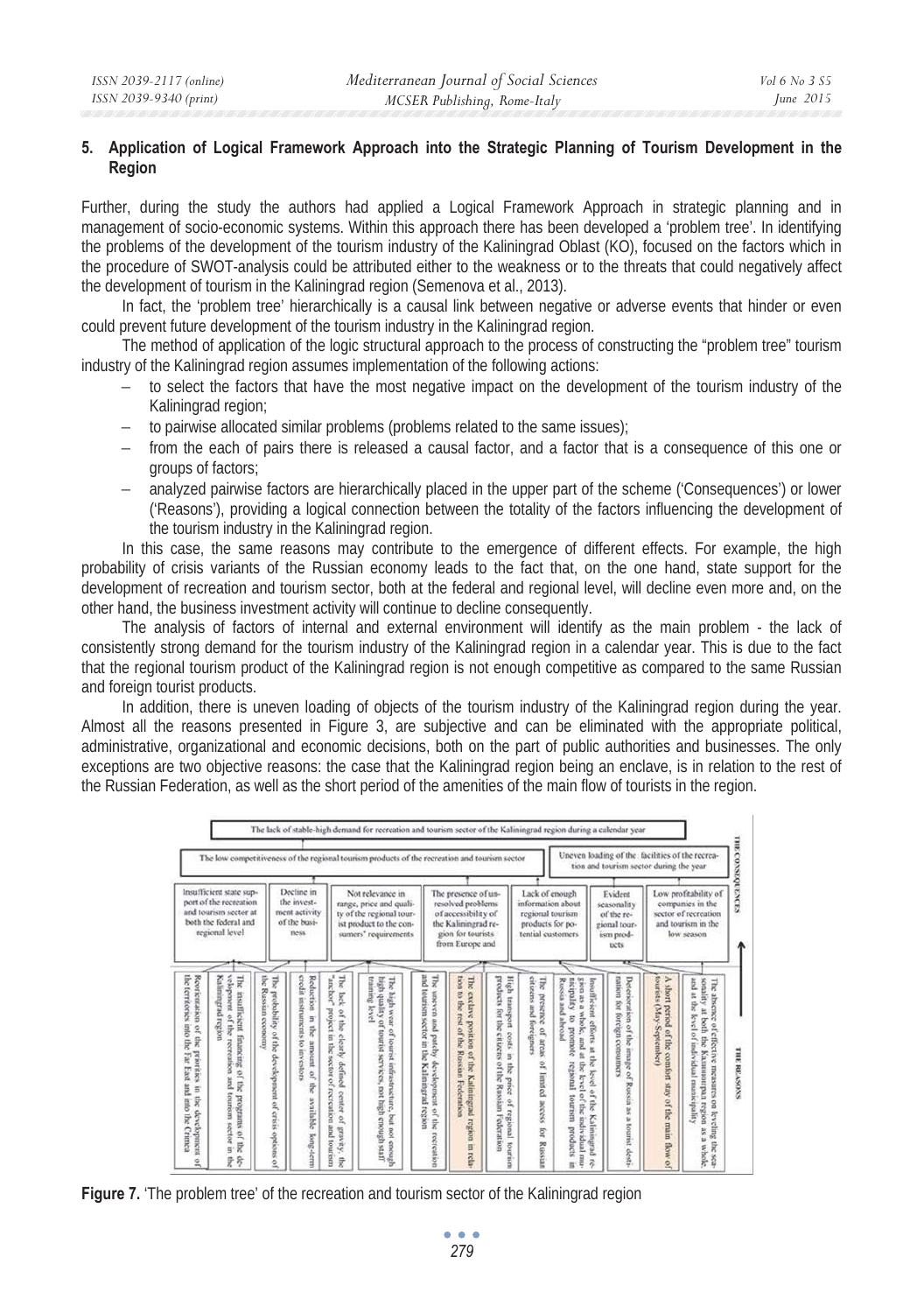# **6. Scenarios for Tourism Development in the Kaliningrad Region**

On the basis of the identified problems of the tourism industry and according to the expert estimates of the probability of their gains or attenuations three scenarios for the development of this sector in the Kaliningrad region have been developed:

- 1. "Project-based" and ambitious scenario was developed on the basis of increased investment in the region with the aim to create new tourist attractions - the flagship tourist and recreational projects that contribute to the inflow of Russian tourists as well as foreigners; effective use of all the infrastructure developed in connection with the FIFA World Cup- 2018, addressing transport accessibility of the region for tourists from Russia at the federal level. The main objective of this scenario is to increase the contribution of tourism to the gross regional product (GRP).
- 2. Compensation scenario is worked out on the basis of the strategy of the Kaliningrad region development as an area year-round tourism. It is presumed that tourism is considered to be one of the basic priorities of the regional economy in a changing regime of special economic zone after 2016 (deadline for the Law on the Special Economic Zone in Kaliningrad) and additional state support at the federal level. The main objective of this scenario - to ensure the stable growth in revenues from tourism and smoothing seasonal fluctuations in demand for the services of the tourism industry of the Kaliningrad region.
- 3. The basic scenario developed based on the redistribution of powers between the federal and regional authorities, cancelation of the regime of the special economic zone, bringing the business environment in the Kaliningrad region into the similar one as in the other Russian regions. The main objective of this scenario not an assumption of reduction in the number of tourists visiting the Kaliningrad region and / or the number of nights, spent in the region per tourist, as well as maintaining the existing dynamics of revenues from tourism in the region.

On the basis of the use of forward-looking data on the development of tourism in the Kaliningrad region, in the judgment of the Government of the Kaliningrad region from 24.12.2013 N 993 "On the State Program of the Kaliningrad region "Tourism" (On the State Program ..., 2013) and other legislative acts of the Government of the Kaliningrad region (On the approval of the Programme …, 2006; On the Strategy of socio-economic …, 2012), and expert evaluation of their feasibility calculations were performed copyrights values of parameters "share of the tourism industry in GRP" and "The number of tourists visiting the Kaliningrad Region" for the period up to 2030, including the types of tourism, in all three scenarios. The following is an example calculation for compensatory scenario (Table 3).

| Indicators                                                                   | 2015   | 2016   | 2017   | 2018   | 2019   | 2020   | 2025   | 2030    |
|------------------------------------------------------------------------------|--------|--------|--------|--------|--------|--------|--------|---------|
| Share of tourism in GDP, %                                                   | 2.1    | 2.5    | 3.0    | 4.0    | 4.0    | 3.8    | 3.8    | 3.8     |
| The number of tourist arrivals to the<br>Kaliningrad region, thousand people | 650    | 750    | 850    | 1000   | 1200   | 1500   | 1875   | 2 3 4 4 |
| Including, by types of tourism:                                              |        |        |        |        |        |        |        |         |
| Health and recreation tourism                                                | 268.32 | 309.60 | 350.88 | 412.80 | 495.36 | 619.20 | 774.00 | 967.50  |
| Cultural-cognitive tourism                                                   | 198.38 | 228.90 | 259.42 | 305.20 | 366.24 | 457.80 | 572.25 | 715.31  |
| <b>Business tourism</b>                                                      | 104.52 | 120.60 | 136.68 | 160.80 | 192.96 | 241.20 | 301.50 | 376.88  |
| Ecological tourism                                                           | 39.13  | 45.15  | 51.17  | 60.20  | 72.24  | 90.30  | 112.88 | 141.09  |
| The other types of tourism                                                   | 39.65  | 45.75  | 51.85  | 61.00  | 73.20  | 91.50  | 114.38 | 142.97  |

**Table 3.** Forecast of tourism industry development in the Kaliningrad region according to compensation scenario

# **7. Conclusion**

# *7.1 Influence of factors internal and external environment for the development of tourism in the Kaliningrad region*

With the increase of the negative dynamics of the socio-economic processes in the country and the associated to it the high degree of uncertainty of individual industries and sectors of the economy, it is difficult to make a prediction of their development. This study led to the conclusion that for the development of tourist and recreational complex of the Kaliningrad region until 2030 will have the greatest impact of the following factors of internal and external environment:

− the degree of adaptation of the tourism industry in the Kaliningrad region to change the dynamics of regional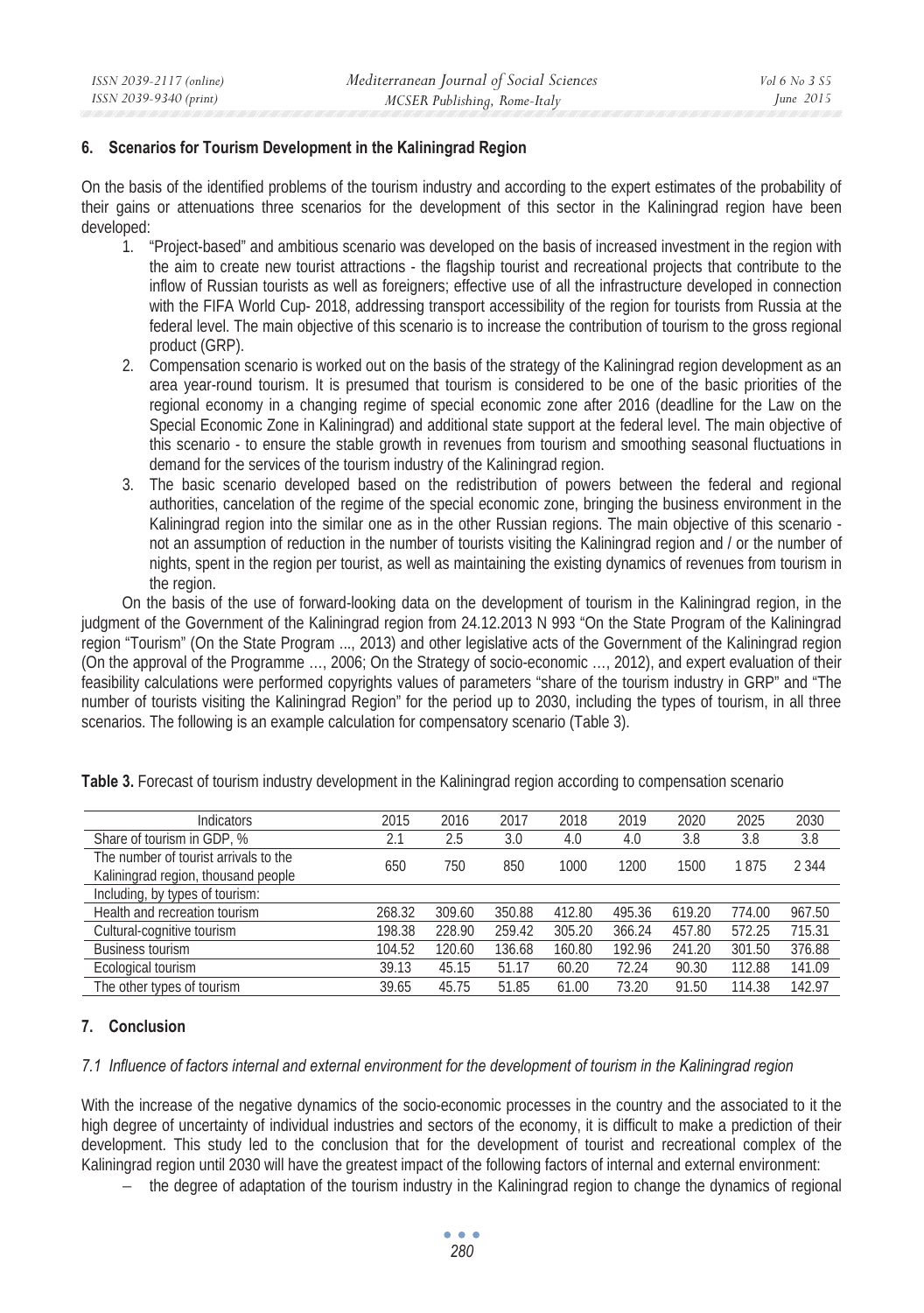and national economies;

- − Depending on the level of development of tourist and recreational complex of the Kaliningrad region of the state of the investment climate in the region;
- The status of existing tourist and technological advance in a number of sectors of the tourism industry (mainly in the tour operator and travel agent activity) in the face of increasing demand for activation of innovation and investment components of tourism growth;
- − The extent to overcome the limitations in the tourism industry in the Kaliningrad region (transport accessibility, the visa regime, the regime of the limited availability of certain areas of the Kaliningrad region for both Russian and foreign tourists, and others.):
- The level of efficiency in the use of labor resources in the tourism industry conditions began declining population of working age, as well as gains skills shortages.

Thus, we can conclude that the Kaliningrad region could strengthen its position on the domestic tourism market, especially considering the fact that on 01.11.2014, the tourists' outflows declined by more than 30% (that means that 30 % less Russians travel abroad since that time). In this situation, the most western Russian region (Kaliningrad) has a great chance to attract the Russians, who had previously relied on Western tourist destinations, including the Baltic coast.

Tourism in the Kaliningrad region could also become a 'driver of development' in solving the problems of the economy of the 'transition period' after the end of the regime of free customs zone (the Law on Special Economic Zone was in operation in the Kaliningrad region from 2006 to 2016, for the time being it is unclear situation about its future). This requires the continuation of scientific and practical research and development of recommendations to improve the process of formation and promotion of regional tourism product in the domestic and international markets increase its competitiveness through the use of innovative approaches and computer technology.

# **References**

All-Russian classificator of types of economic activity (2002). Moscow: IPK Standards Publishing House. [in Russian]

- Ashley, C. (2006). *How Can Governments Boost the Local Economic Impacts of Tourism?* SNV Eastern and Southern Africa and Overseas Development Institute, 61.
- Brazil-Arab News Agency (2005). *Tourism to generate 250,000 jobs in Brazil in 2005*. [Online] Available: http://www2.anba.com.br /indice/tourism (March 10, 2015).
- Burton, R.M., DeSanctis, G., & Obel, B. (2006). *Organizational Design*. Cambridge University Press.

Dzhandzhugazova, E.A. (2004). *Marketing of tourist territories*. Moscow: Teis. [in Russian]

Euromonitor (2004). *Travel and Tourism in Brazil*. [Online] Available: http://www.cptm.com.mx/work/sites/CPTM/resources/Local Content/6990/3/Travel\_Tourism\_Brazil\_feb2004.pdf (March 10, 2015).

Goeldner, C. R., Ritchie, J.R.B., & McIntosh, R. W. (2000). Tourism Components and Supply. In C.R. Goeldner, J.R. B. Ritchie (eds.). *Tourism: Principles, Practices, Philosophies* (pp. 362-393). New York: John Wiley and Sons Ltd.

Heiden, K. (2006). *Scenarios: The Art of Strategic Conversation*. New York: John Wiley & Sons Ltd. [Online] Available: http://www.odi.org/sites/odi.org.uk/files/odi-assets/publications-opinion-files/883.pdf (November 20, 2014).

- Humphrey, J., & Schmitz, H. (2002). How Does Insertion in Global Value Chains Affect Upgrading in Industrial Clusters. *Regional Studies*, 36(9), 1017-1027.
- Lynch, R. (2006). *Corporate Strategy*. Prentice Hall.
- Mitchell, J., & Faal, J. (2008). *The Gambian Tourist Value Chain and Prospects for Pro-Poor Tourism*. London: Overseas Development Institute.
- Mitchell, J., & Phuc, L.C. (2007). *Final Report on Participatory Tourism Value Chain Analysis in Da Nang, Central Vietnam*. London: Overseas Development Institute.
- OECD predicts zero GDP growth of Russia in 2015 (2015). [Online] Available: http://www.vedomosti.ru (November 6, 2014) [in Russian]
- On the approval of the Programme of the socio-economic development of the Kaliningrad region for 2007-2016 (2006). Law of the Kaliningrad region, 115. (December 28, 2006). [in Russian]
- On the State Program of the Kaliningrad region "Tourism" (2013). Resolution of the Government of the Kaliningrad region, 993. (December 24, 2013). [in Russian]
- On the Strategy of socio-economic development of the Kaliningrad region for the long term (2012). Resolution of the Government of the Kaliningrad region, 583. (August 02, 2012). [in Russian]
- Pitta, D.A., & Laric, M.V(2004). Value chains in health care. *Journal of Consumer Marketing*, 21 (7), 451- 464.

Porter, M. (1985). *The Competitive Advantage: Creating and Sustaining Superior Performance*. New York: Free Press.

- Schoen, Ch. (2008). *Case Study on Tourism Value Chain Analysis in Da Nang, Vietnam / mesopartner local economic delivery / Hanoi*. [Online] Available: http://www.mesopartner.com/fileadmin/user\_files/case\_studies/Tourism\_VCA\_Da-Nang.pdf (March 15, 2015)
- Semenova, L., Zaytzeva, N., Kropinova, E., Gumenyuk, I., & Dragileva, I. (2013). *Scientific and methodological approaches to the development of a strategy for tourism development in the Kaliningrad region on the basis of cluster approach*. Kaliningrad: